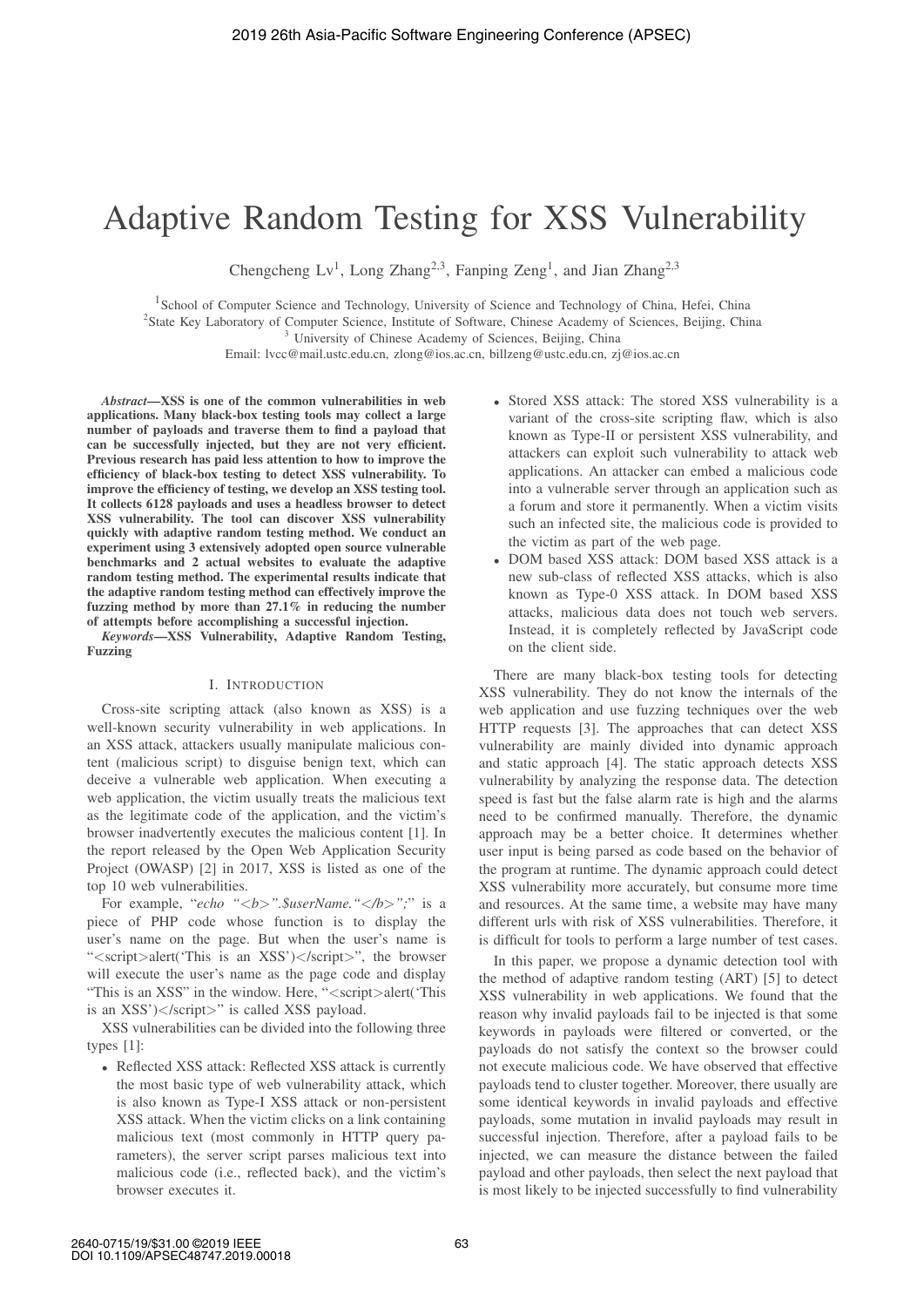more quickly.

The main contributions of this paper are as follows.

- We convert each payload into a collection of words based on the defined rules and calculate the distance between two payloads.
- We find that in XSS testing, the distribution of effective payloads is uneven. Based on this observation, we develop an XSS testing tool. It collects 6128 payloads and use a headless browser to detect XSS vulnerability. The tool can discover XSS vulnerability quickly with the ART method.
- We conduct an experiment using 3 extensively adopted open source vulnerable benchmarks and 2 actual websites to evaluate the ART method. The experimental results indicate that there is a 27.1% improvement over Fuzzing method.

The rest of this paper is organized as follows. Section II describes our approach. Section III describes the implementation of the testing tool. Section IV evaluates our approach through experiments. Section V introduces related work. Section VI summarizes the paper.

#### II. APPROACH

Black-box testing is a common way to mitigate the threat of XSS vulnerability in web applications. Fuzzing is a popular effective black-box testing method to detect such vulnerabilities [6]. A security expert or an attacker often has a prepared collection of attack payloads in hand, and traverses these payloads to find an effective payload, which can successfully inject the web application. These tasks are very simple and easy to be automated, but the existing tools are inefficient [7].

To improve the efficiency of testing in the sense, adaptive random testing (ART) [8], [9] has been proposed. Based on the observation, we find that failure-causing inputs tend to be clustered together, ART tries to evenly spread the randomly generated test cases for improving the fault-detection capability [8], [9].

We observe that the distribution of effective payloads in the state space is often uneven and tend to cluster together. So we can try to improve efficiency with the method of adaptive random testing. We found that there usually are some identical keywords in invalid payloads and valid payloads, and some mutation in invalid payloads may result in successful injection. So when a payload cannot be successfully injected, we can select a payload with an appropriate distance from the invalid payload. It is equivalent to making a mutation on the invalid payload. The main problem is the distance measure between the payloads and how to select the next payload. We will explain separately below.

#### *A. Distance Measure*

Distance measure is mainly divided into word tokenizing and distance calculation.

*1) Word tokenizing:* In order to measure the distance between the payloads more accurately, we need to tokenize the XSS payloads for identifying sensitive strings and tags of HTML or JavaScript language [10]. So we define the rules as follows and use the Natural Language ToolKit [11] for processing the XSS payloads.

- The contents of single and double quotes, such as 'XSS'
- $\bullet$   $\lt$  >tag, such as ' $\lt$ script'
- parameter name, such as 'href='
- Function body, such as 'alert('
- Http/https link
- Common words composed of alphanumeric characters, such as 'javascript'
- Special encoding format, such as '\u003c'
- Special keywords, such as  $\langle \rangle$

*2) Distance calculation:* We have defined the rules for XSS payloads and eventually convert each payload into a collection of words. We use the ratio of the keywords shared by the two payloads to measure the similarity between the two payloads, that is, the distance between two payloads. In this section, we use the Jaccard distance [12], [13] to calculate the distance between two payloads. Suppose we are given two payloads  $P_i$  and  $P_j$ , which have word collection  $W_i$  and  $W_j$ . The Jaccard distance measures the similarity between two samples using the proportion of the different elements in the two sets. The formula is:

# $Distance(P_i, P_j) = Jaccard(W_i, W_j) = \frac{|W_i \cup W_j| - |W_i \cap W_j|}{|W_i \cup W_j|}$

# *B. Payloads selection*

The distribution of effective payloads in the state space is often uneven and tend to cluster together. So we propose an XSS payloads selection algorithm XSSART, which can improve efficiency with the method of adaptive random testing. We select a payload randomly as the first test case. When the payload cannot be successfully injected, increase the priority of the payloads whose distance from this invalid payload is in the interval [dl, dr] (The specific values of dl, dr are specifically determined in the next section). Then the highest priority payload would be selected as the next test case. The specific process of XSSART is shown in algorithm 1.

The input of the algorithm is the payloads collection  $P_c$ and the appropriate distance interval  $[d, dr]$ . And the output of the algorithm is True or False, indicating whether an XSS vulnerability exists in the system. The Rank value of a payload indicates the selected priority. First, the Rank value of the payloads are all set to 0, and the Candidate is set to all the payloads  $P_c$  (1, 2 lines of algorithm 1). Then a payload  $P_{selected}$  is randomly selected from  $Candidate$ and  $P_{selected}$  is removed from Pc (4, 5 lines of algorithm 1). If  $P_{selected}$  can be injected successfully, the algorithm will return  $True$  (6, 7 lines of algorithm 1). If not, the algorithm will set  $Candidate$  to  $\emptyset$  and set  $Max\_Rank$  to 0 (10 line of the algorithm). For each payload  $P_{tmn}$  in the Pc, if the distance between  $P_{tmp}$  and  $P_{selected}$  is within the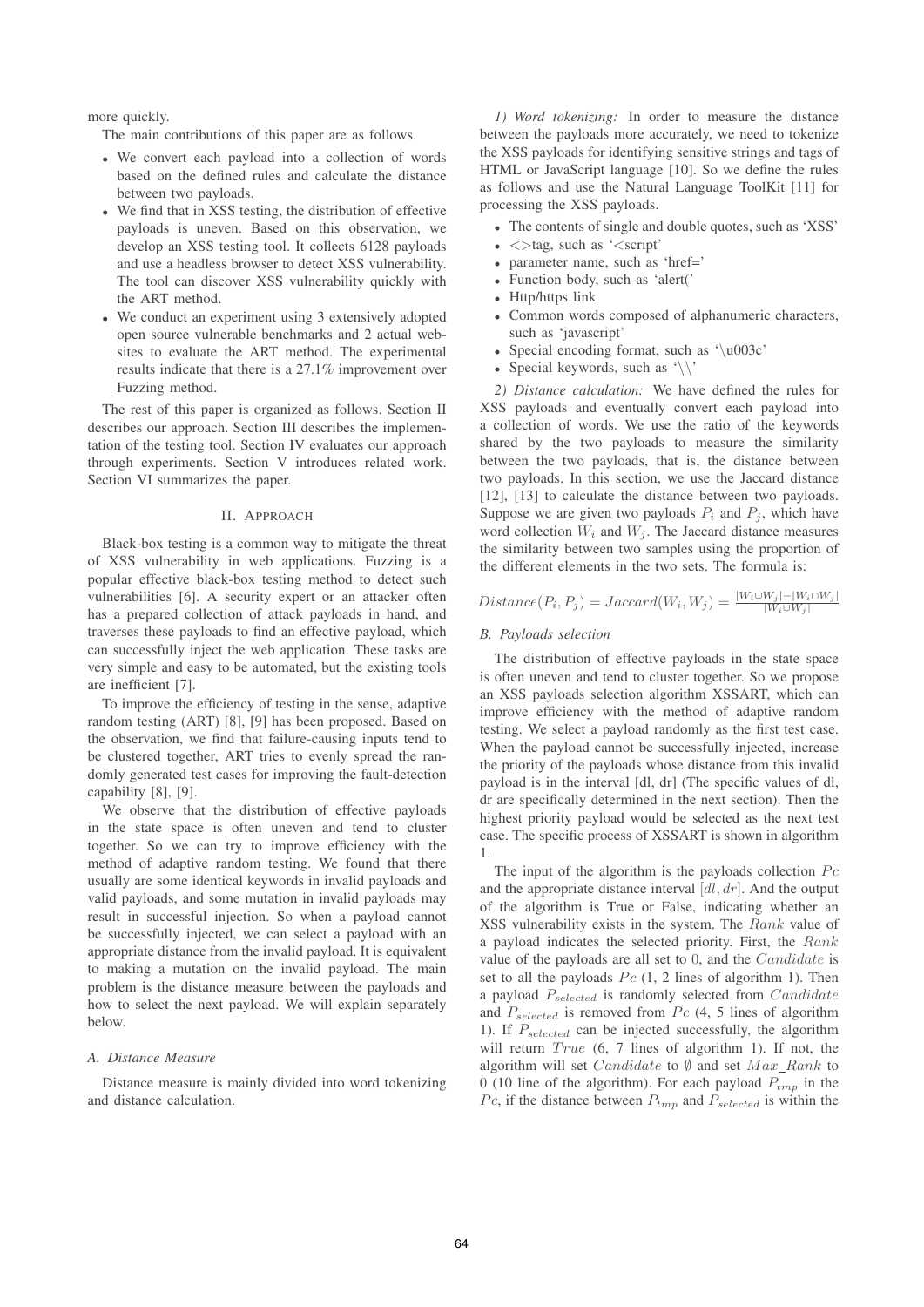interval  $[d, dr]$ , the Rank value of  $P_{tmp}$  will be increased by 1 (11, 12 lines of algorithm 1). If the  $Rank$  value of the  $P_{tmp}$  is greater than  $Max\_Rank$ , the algorithm will modify the value of  $Max\_Rank$  and set  $Candidate$  to Ø (14, 15, 16 lines of algorithm 1). If the Rank value of the  $P_{tmp}$  is equal to  $Max\_Rank$ ,  $P_{tmp}$  will be added to Candidate (18, 19 lines of algorithm 1). After processing all the payloads in  $P_c$ , if  $Candidate$  is not equal to the empty set, the algorithm will go back to the 4th line of the algorithm through the while loop and execute the next payload, otherwise, the algorithm will return False.

algorithm 1 Payloads selection Input: Payloads collection : Pc Input: Distance interval: dl, dr Output: True/False 1:  $Rank[P_0, P_1, \ldots, P_n] = \{0\}$ 2:  $Candidate = Pc$ 3: while  $Candiate \neq \emptyset$  do 4: randomly select  $P_{selected}$  from Pc 5:  $P_c \leftarrow P_c - \{P_{selected}\}$ 6: if  $P_{selected}$  can be injected successfully then 7: **return**  $True$ 8: else 9:  $Candidate \leftarrow \emptyset, Max Rank = 0$ 10: **for** all  $P_{tmp} \in Pc$  **do** 11: **if** dl  $\leq$  Distance( $P_{selected}, P_{tmp}) \leq dr$ then 12:  $Rank[P_{tmp}] += 1$ 13: end if 14: **if**  $Rank[P_{tmp}] > Max\_Rank$  then 15:  $Candidate \leftarrow \emptyset$ 16:  $Max\_Rank = Rank[P_{tmp}]$ 17: end if 18: **if**  $Rank[P_{tmp}] = Max\_Rank$  **then** 19:  $Candidate \leftarrow Candidate \cup \{P_{tmp}\}$ 20: end if 21: end for 22: end if 23: end while 24: return False

#### III. IMPLEMENTATION

We develop a prototype tool that implements the approach mentioned in Section II in the python 3.5.4 environment. We use the PhantomJS [14] based browser to determine if the injection was successful based on the behavior of the program. If the content in the payloads is executed as page code, we believe that there is an XSS vulnerability at this site. The tool supports the detection of Reflected XSS vulnerability and Stored XSS vulnerability.

The overview of the tool is shown in Figure 1. The user needs to provide url, cookies and other information for testing. Each time the tool selects a payload with the method of ART, and the headless browser PhantomJS uses the selected payload and the information provided by users

to construct a http request and sends it to the target server. After receiving the response, the tool runs the response code to determine if the XSS injection was successful based on the behavior of the browser. If it is not, select the next payload to execute, otherwise, output the effective payload and stop running.



Fig. 1. Overview of the tool

At the same time, we collect high quality payloads from the following open source tools and websites.

- Xenotix<sup>1</sup> : an open source tool with 1630 payloads.
- $XSSfork<sup>2</sup>$ : an open source tool with 71 payloads.
- Burp\_suit<sup>3</sup> : a tool with 96 payloads.
- Fuzzdb<sup>4</sup>: a collection with  $243$  payloads
- foospidy<sup>5</sup>: a collection with various payloads

We keep only one item which appears multiple times and collect a total of 6,128 payloads.

# IV. EXPERIMENTAL EVALUATION

We test the efficiency of the ART method on open source vulnerable benchmarks and actual website applications. We select open source benchmarks Web for Pentester<sup>6</sup>, Damn Vulnerable Web Application  $(DVWA)^7$  and WAVSEP<sup>8</sup>. They are all well-known penetration test walkthrough environments. Web for Pentester has 7 reflected websites, which are recorded as WFP\_1, WFP\_2, WFP\_3, WFP\_4, WFP\_5, WFP<sub>6</sub>, and WFP<sub>1</sub>7. DVWA has a reflected injection point and a stored injection point with four different levels of security. The level 'Impossible' can't inject any payloads, so we have 6 websites that are recorded as DVWA\_R\_1, DVWA\_R\_2, DVWA\_R\_3, DVWA\_S\_1, DVWA\_S\_2 and DVWA\_S\_3. WAVSEP has 73 different websites. Considering the number of websites in the first two systems, we select the first 7 websites, recorded as WAVSEP\_1, WAVSEP\_2, WAVSEP\_3, WAVSEP\_4, WAVSEP\_5, WAVSEP\_6 and

1https://github.com/ajinabraham/OWASP-Xenotix-XSS-Exploit-Framework

3http://portswigger.net/burp

5https://codeload.github.com/foospidy/payloads/zip/master

<sup>6</sup>https://pentesterlab.com/exercises/web\_for\_pentester

- 7http://www.dvwa.co.uk/
- 8https://github.com/sectooladdict/wavsep

<sup>2</sup>https://github.com/bsmali4/XSSfork

<sup>4</sup>https://github.com/fuzzdb-project/fuzzdb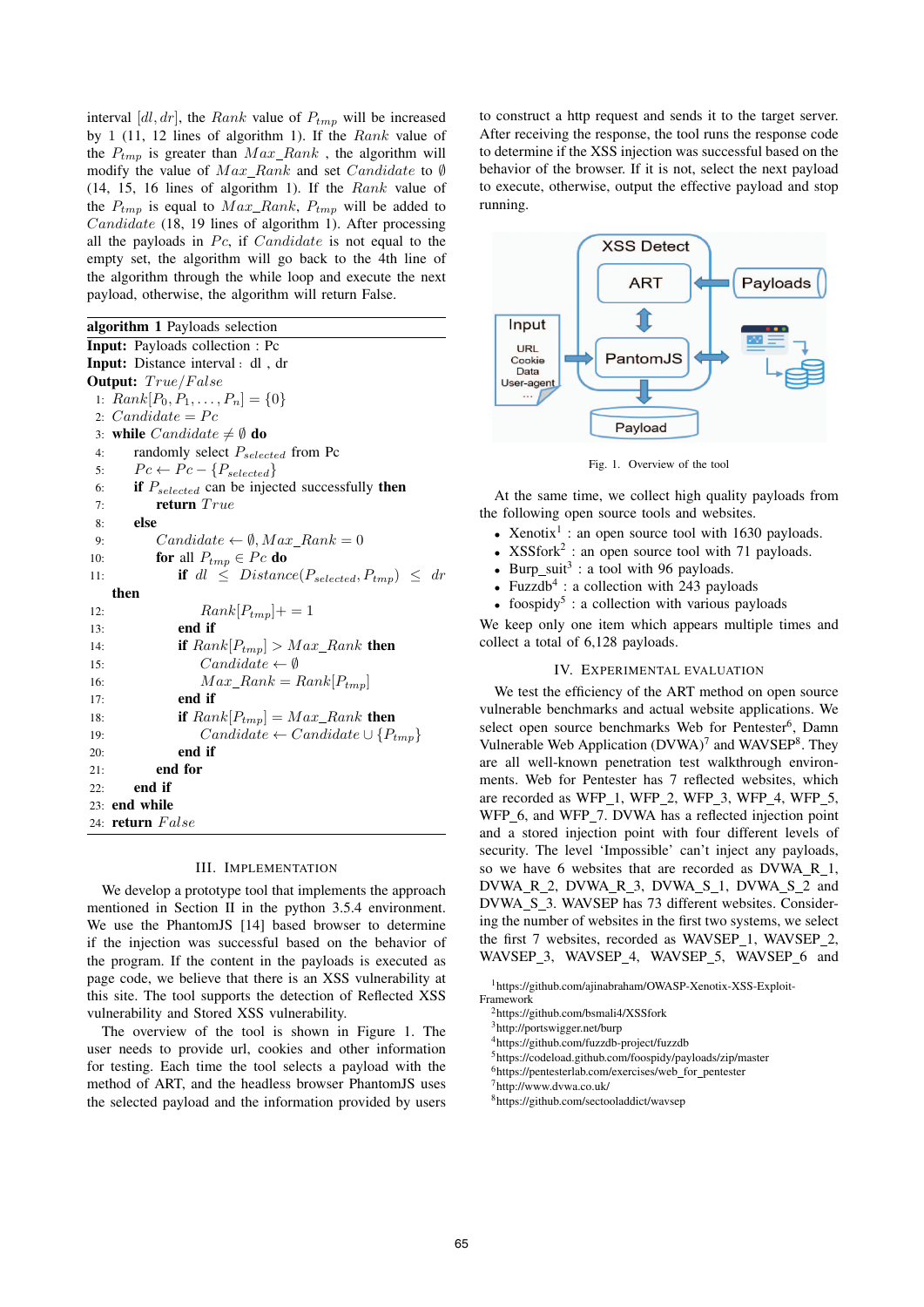WAVSEP 7. We chose a course selection system as the actual website for the test. The site has two different XSS injection points. If exploited by an attacker, it can be detrimental to the teachers and students who use the site. We record these two injection points as School 1 and School 2. We tested these sites with the payloads. The results are shown in Table I.

We can see that the number of valid payloads is different in different websites. Some are dense (such as WFP 1 and DVWA\_R\_1) and some are sparse (such as WFP\_7 and WAVSEP\_2). How the effective payloads are distributed on these different sites and how efficient the ART method is will be discussed below.

TABLE I PAYLOADS INJECTION RESULTS

| Site     | <b>Total Payloads</b> | Valid Payloads | Ratio |
|----------|-----------------------|----------------|-------|
| School 1 | 6128                  | 587            | 0.096 |
| School 2 | 6128                  | 256            | 0.042 |
| WFP 1    | 6128                  | 1256           | 0.205 |
| WFP 2    | 6128                  | 908            | 0.148 |
| WFP 3    | 6128                  | 814            | 0.133 |
| WFP 4    | 6128                  | 450            | 0.073 |
| WFP 5    | 6128                  | 359            | 0.059 |
| WFP 6    | 6128                  | 131            | 0.021 |
| WFP 7    | 6128                  | 63             | 0.010 |
| DVWA R 1 | 6128                  | 1444           | 0.236 |
| DVWA R 2 | 6128                  | 1082           | 0.177 |
| DVWA R 3 | 6128                  | 531            | 0.087 |
| DVWA S 1 | 6128                  | 1505           | 0.246 |
| DVWA_S_2 | 6128                  | 1055           | 0.172 |
| DVWA S 3 | 6128                  | 535            | 0.087 |
| WAVSEP 1 | 6128                  | 1484           | 0.242 |
| WAVSEP 2 | 6128                  | 16             | 0.003 |
| WAVSEP 3 | 6128                  | 583            | 0.095 |
| WAVSEP 4 | 6128                  | 65             | 0.011 |
| WAVSEP 5 | 6128                  | 174            | 0.028 |
| WAVSEP 6 | 6128                  | 272            | 0.044 |
| WAVSEP 7 | 6128                  | 261            | 0.043 |
| Average  | 6128                  | 628            | 0.102 |

# *A. Distribution of effective payloads*

We count the proportion of payloads injected successfully at different distances between invalid payloads and effective payloads. The result is shown in Figure 2. Here, we use the relative distance. For a target payload, we sort the other payloads according to the Jaccard coefficient with the target payload, and divide the order by the value of the total number of payloads as the distance value, so that the distance from the target payload is evenly distributed.

The line in Figure 2 represents the average proportion of effective payloads. We can see that, for effective payloads, the closer the payloads are, the more successfully they can be injected. But for invalid payloads, as the distance increases, the proportion of payloads injected successfully increases first and then decreases. Therefore, we can say that effective payloads cluster together and selecting a payload with an appropriate distance from the invalid payload can increase the probability of successful injection.



Fig. 2. Distribution of effective payloads.

#### *B. XSSART Vs Fuzzing*

From the previous section we know that for invalid payloads, as the distance increases, the proportion of payloads injected successfully increases first and then decreases. So we can select the next one based on the average distance between invalid payloads and effective payloads. We use the 7 websites of Web for Pentester as a "training set" to find a appropriate distance, to test the efficiency of the ART method on other different benchmarks and actual websites. We continue to use the relative distance, and the average distance between invalid payloads and effective payloads in the 7 websites of Web for Pentester is 0.391. We increase the priority of the 1/4 payloads each time, so we can set the distance interval to [0.265,0.515].

TABLE II XSSART VS FUZZING

| Site            | Fuzzing | <b>XSSART</b> | Ratio    |
|-----------------|---------|---------------|----------|
| School 1        | 10.24   | 6.7           | 34.6%    |
| School 2        | 23.83   | 11.88         | 50.5%    |
| WFP 1           | 4.86    | 4.27          | 12.1%    |
| WFP 2           | 6.76    | 5.68          | 16.0%    |
| WFP 3           | 7.4     | 5.94          | 19.7%    |
| WFP 4           | 13.72   | 9.03          | 34.2%    |
| WFP 5           | 17.09   | 15.35         | 10.2%    |
| WFP 6           | 46.48   | 34.5          | $25.8\%$ |
| WFP 7           | 99.79   | 90.54         | 9.3%     |
| DVWA R 1        | 4.25    | 3.72          | 12.5%    |
| DVWA R 2        | 5.63    | 4.71          | 16.3%    |
| DVWA R 3        | 11.4    | 8.4           | 26.3%    |
| DVWA S 1        | 4.08    | 3.67          | $10.0\%$ |
| DVWA S 2        | 5.69    | 5.01          | 12.0%    |
| DVWA S 3        | 11.61   | 8.45          | $27.2\%$ |
| WAVSEP 1        | 4.1     | 3.69          | $10.0\%$ |
| WAVSEP 2        | 358.84  | 173.56        | 51.6%    |
| WAVSEP 3        | 10.69   | 6.88          | 35.6%    |
| <b>WAVSEP 4</b> | 92.73   | 45.73         | 50.7%    |
| WAVSEP 5        | 34.82   | 20.67         | $40.6\%$ |
| WAVSEP 6        | 22.2    | 12.11         | 45.5%    |
| <b>WAVSEP 7</b> | 23.48   | 12.65         | 46.1%    |
| Average         | 37.26   | 22.41         | 27.1%    |

In the XSS detection, it is significant to find the first effective payload. We stop testing once that we find a payload which can be injected successfully, and record the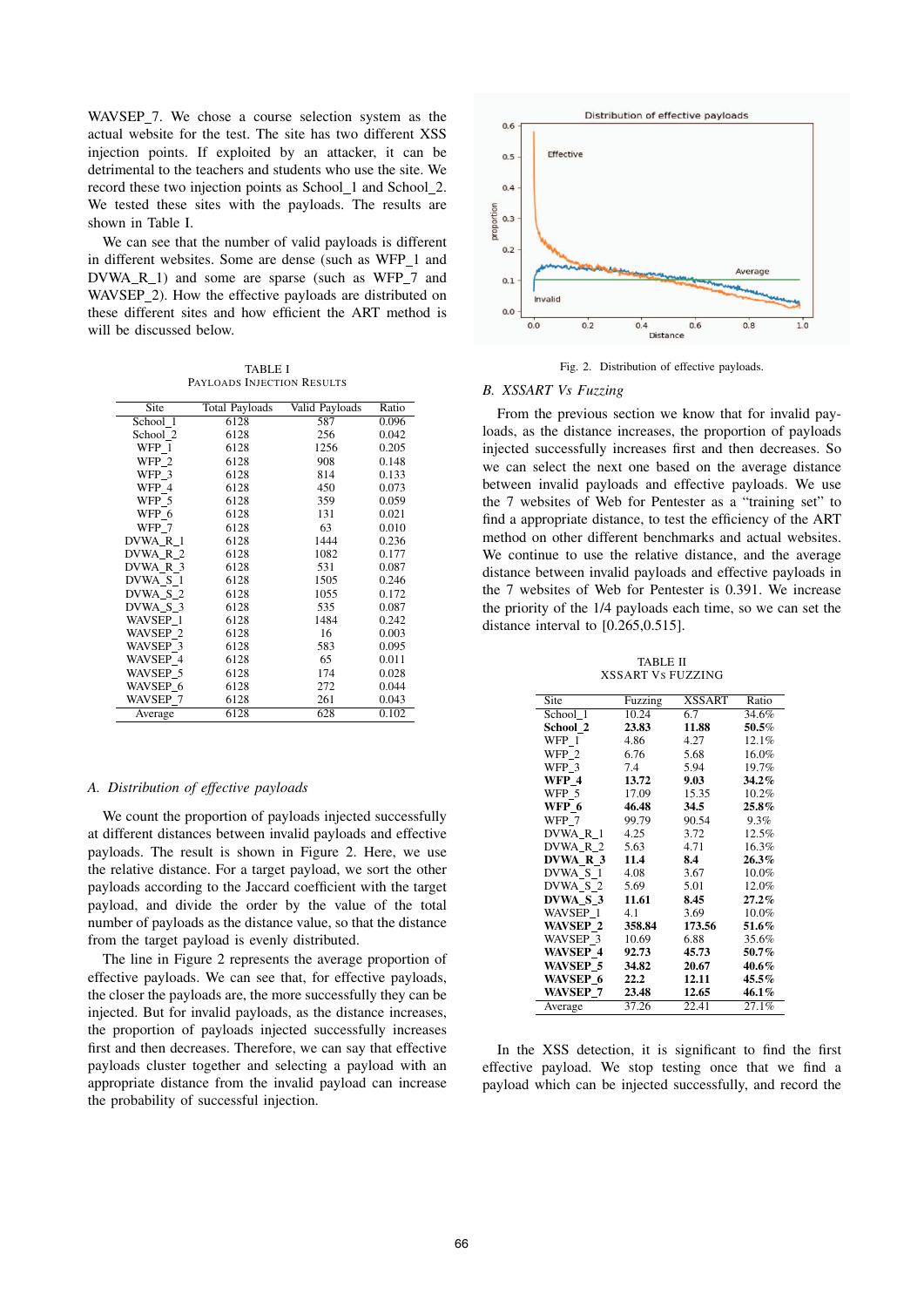

Fig. 4. ART Vs Fuzzing

number of executions of payloads to evaluate the ART method. This evaluation is called F-measure, a commonly used metric, which is defined as the expected number of test cases to detect the first failure [8], [9]. We use F-measure to compare XSSART with the Fuzzing method. Here Fuzzing method for XSS detection means that each time select an unexecuted payload for testing until the vulnerability is discovered. To avoid sample bias, we tested each website 1000 times and count the average as the last result. Finally, we calculate the ratio( $(Fuzzing-ART)/Fuzzing * 100\%)$ to evaluates how much efficiency XSSART improves. The

results are shown in Table II.



Fig. 5. ART Vs Fuzzing

As we can see in the table, the average efficiency of the ART method is superior to the Fuzzing method in the test of all 22 websites. The average increase is 27.1%, and the highest increase is 51.6%. Moreover, the more sparse the effective payloads are, the more efficient of ART is.

In order to better compare ART and Fuzzing, we use the box-whisker plots to represent the data of those websites, as shown in Figure 3, Figure 4 and Figure 5. We divide the F-measure of each website by the maximum of the two methods, and normalize the F-measure to between 0 and 1. There are median, maximum, and minimum values of F-measure. It can be seen that among the 22 XSS vulnerabilities, the minimum value of the F-measure of XSSART and Fuzzing is not much different, which means that the best case (the least number of payloads you need to try) in two methods is very close. But for the maximum value of the F-measure, XSSART is significantly smaller than Fuzzing. Among the 21 vulnerabilities, the maximum value of XSSART is less than Fuzzing, and the maximum value of the two methods in the remaining vulnerability  $(DVWA_S_1)$  is close. It indicates that the worst case of XSSART (the most payloads you need to try) is much better than Fuzzing.

Therefore, we can say that the method of ART can detect XSS vulnerabilities more effectively than the method of Fuzzing.

### V. RELATED WORK

Academia and industry researchers have proposed many approaches to detect XSS attacks, we summarize the main work in the field related to this paper.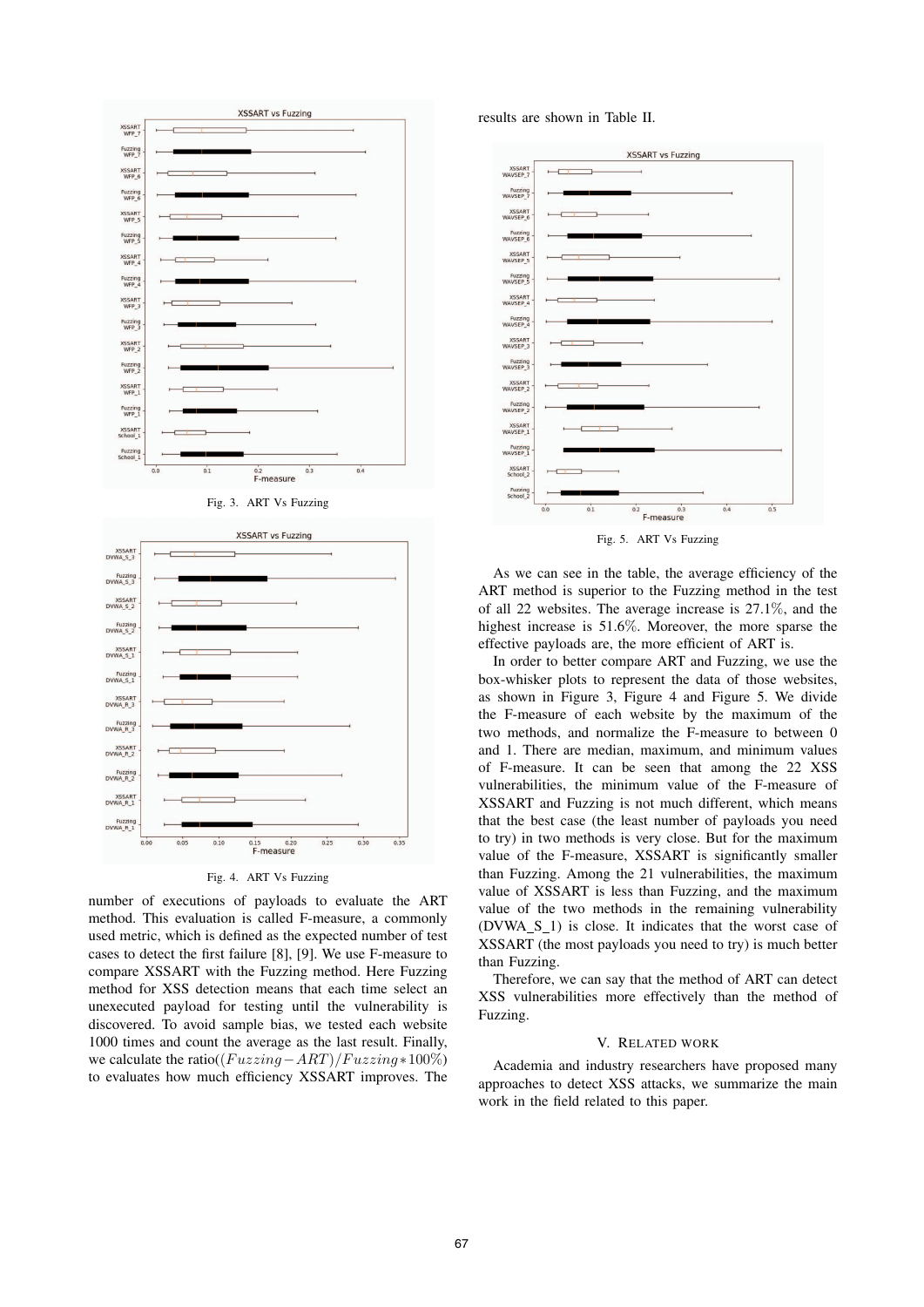Omer Tripp et al. [15] proposed a learning approach to test XSS and realized it in XSS Analyzer. XSS Analyzer generates XSS attack vectors based on a context-free grammar rule. It can learn the constraints in the grammar rules through invalid attack vectors, i.e., whose words cannot be included in the attack vector to bypass the defense mechanism of the web application. Experimental results show that XSS Analyzer outperforms several competing algorithms, including a mature commercial algorithm featured in IBM Security AppScan Standard V8.5-by a far margin. But there are still shortcomings in XSS Analyzer. It applies learning to individual literals only. So it would consume a large quantity of HTTP requests and can't capture complex input constraints involving multiple literals simultaneously. XSS Analyzer has recently been integrated into the latest version of AppScan (V8.6) instead of that algorithm.

Bozic J et al. [7], [16] introduced a combined approach, which comprises the area of combinatorial testing with the emphasis on test case generation for XSS attacks and the attack pattern-based testing technique for test case execution against web applications. The generated strings were automatically tested against three web applications with different combinatorial interaction strength with highly promising initial results. In the next work, they revised an input grammar for combinatorial generation of test inputs and made use of constraints for another test suite. The experimental results show that setting constraints inside the input model results in significantly improved attack vectors. Next, Simos et al. [17] use a modification of a combinatorial testing-based fault localization method to identify XSS-inducing combinations, which can help to better understand the root cause of an XSS vulnerability and provide insights about how to fix a flawed sanitization function. Combinatorial test generation method may be an alternative approach for web security testing. The approach can discover the vulnerability by traversing the combinatorial test cases, and we can also apply the ART method here to find the vulnerability more quickly.

Tang Z et al. [10] proposed a Webmail XSS fuzzer called L-WMxD (Lexical based Webmail XSS Discoverer), which works on a lexical based mutation engine. L-WMxD is an active defense system to discover XSS vulnerability before the Webmail application is online for service. Unlike our method which uses payloads collected in advance to discover the vulnerability, they make different rules corresponding to different filtering strategies of Webmail server. The engine is initialized by normal JavaScript code called seed. Then, rules are applied to the sensitive strings in the seed which are picked out through a lexical parser. After that, the mutation engine issues multiple test cases. Newly-generated test cases are used for XSS test.

Bates et al. [18] proposed a client-side XSS filter named Auditor, which is embedded by default in Google Chrome. Auditor can block scripts after HTML parsing but before execution by inserting an interface between the browser's HTML parser and the JavaScript engine. Compared to the previous method, auditor is faster and more accurate.

Guo et al. [19] proposed a method of XSS vulnerability detection using optimal attack vector repertory. This method develops an XSS attack vector grammar to generate XSS attack vectors automatically. It first generates basic XSS attack vector repertory with attack vector pattern repertory and resource repertory. Then it applies mutation rule to generate the final XSS attack vector repertory. Finally, it uses machine learning optimization to reduce the size of the attack vector library. Experimental results show that the approach makes a good performance in detecting XSS vulnerability in web applications.

Goswami et al. [20] proposed a client-server based architecture to support XSS attack detection. An initial checking for the vulnerability is carried out at the client machine to decide whether to drop the request directly or send it to the proxy for further processing. The data collected at the proxy level undergoes steps such as preprocessing, feature extraction, feature selection, etc. to detect the attack using an unsupervised approach. This approach effectively balances the load between the client and the server.

There are also many tools for testing XSS vulnerability. Since white-box testing tools (such as Jovanovic et al. [21]) require access to source code, more tools use the black-box testing method to test XSS vulnerability by constructing http requests.

Xenotix [22] is a penetration testing tool developed exclusively to detect and exploit XSS vulnerability with zero false positives. It uses live payload reflection-based XSS detection via powerful triple browser rendering engines, including Trident, WebKit, and Gecko. Xenotix apparently has a large XSS payload database, allowing effective XSS detection and WAF bypass. The defects of Xenotix are also obvious, which uses the browser instead of the requests library, so it will consume more memory and time. So it is necessary to study how to find XSS vulnerability with fewer attempts.

#### VI. CONCLUSION AND FUTURE WORK

Black-box testing is a common way to mitigate the threat of XSS vulnerability in web applications. Many black-box testing tools may collect a large number of payloads and traverse them to find a payload that can be successfully injected. But when there are many different URLs in the system or the vulnerability is deeply hidden, it is not very efficient. Previous research did not focus on how to improve the efficiency of black-box testing to detect XSS vulnerability.

In this paper, we convert the attack payloads into word vectors and use the Jaccard coefficient to measure the distance between the two payloads. We observe the distribution of effective payloads, and develop a tool for detecting XSS vulnerability with the ART method. The tool collects 6128 payloads from some open source tools and websites and uses a headless browser to detect XSS vulnerability. We conduct an experiment using 3 extensively adopted open source vulnerable benchmarks and 2 actual websites to evaluate the ART method. The experimental results indicate that the ART method can effectively improve the fuzzing method by